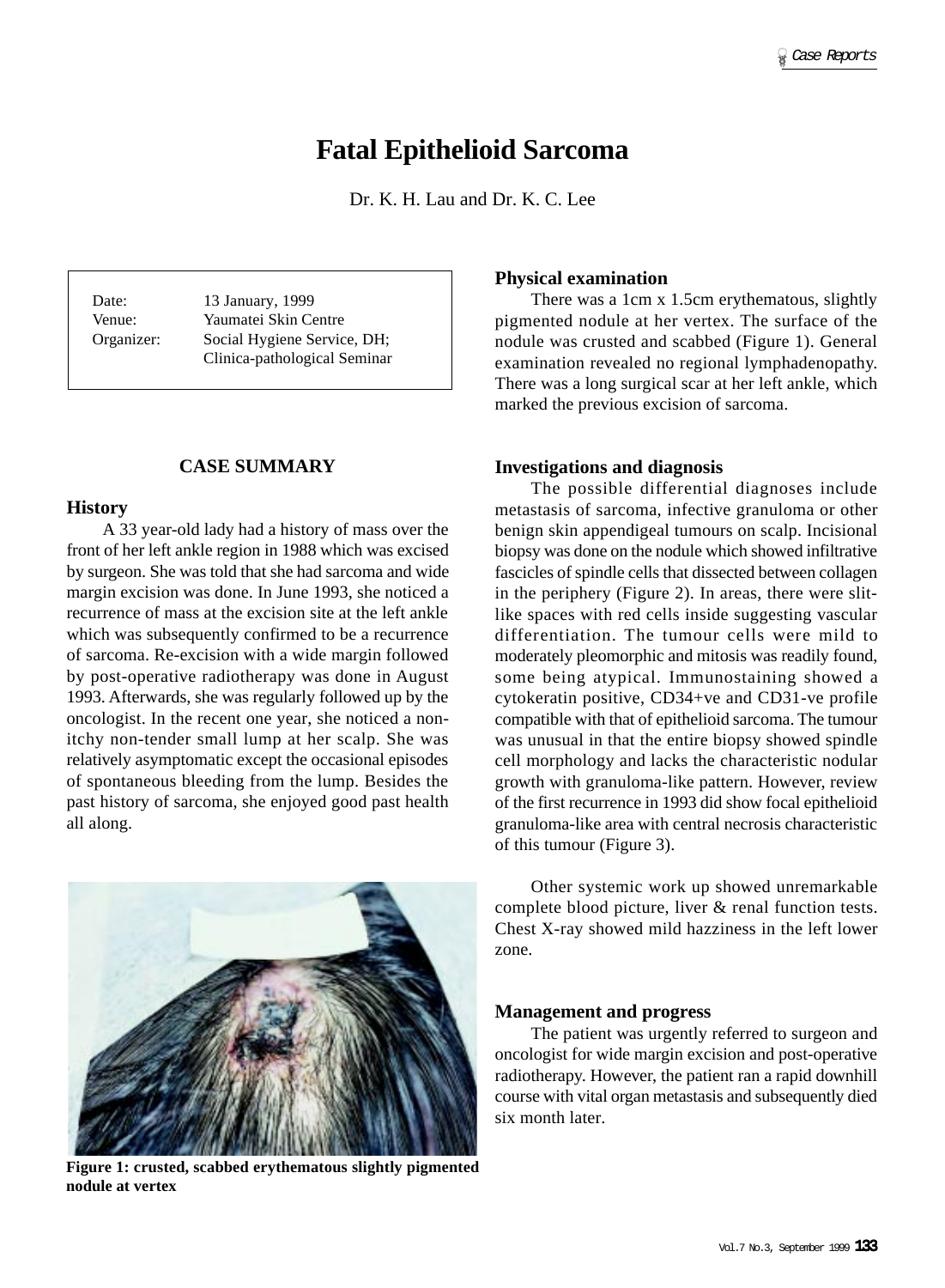

**Figure 2: Low power view (15x) showing the diffuse infiltrative spindle cells in the dermis separating skin appendages and dissecting between collagen in the periphery (left lower field). (By courtesy of Dr. K. C. Lee, Department of Pathology, QEH)**



**Figure 3: High power view showing the more characteristic epithelioid granulomalike nodule with central necrosis in the first local recurrence. (By courtesy of Dr. K. C. Lee, Department of Pathology, QEH)**